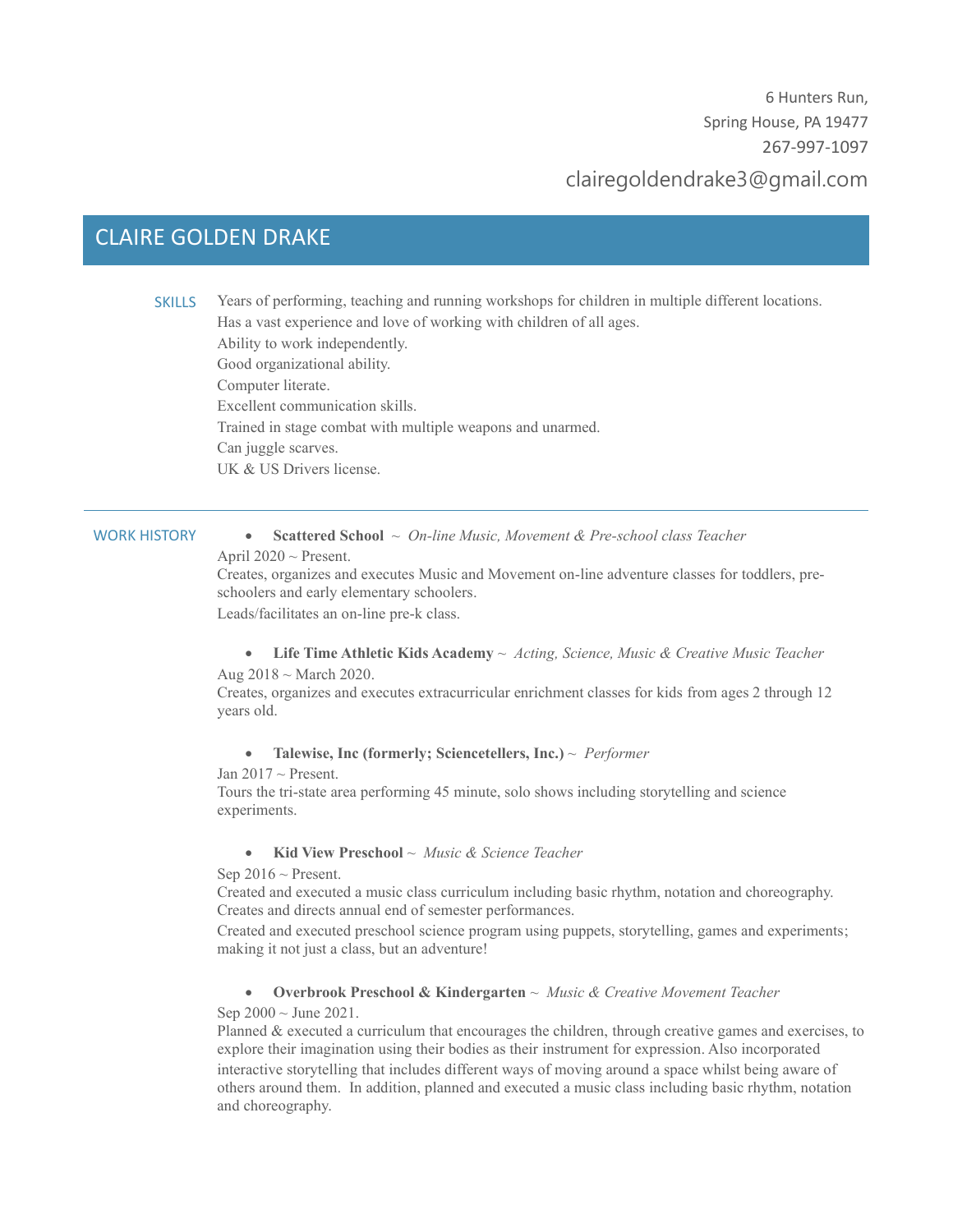### • **Sound Start Early Childhood Music (**formerly **The Music Class, inc.)** ~ *Music Teacher*  Sep  $2005 \sim$  June 2020.

Leads a curriculum based "mom and me" style music class whilst teaching basic rhythm, musical styles and movement for babies through pre-k.

#### • **Kids Heart Of The Arts Summer Camp** ~ *Camp Director*

Jun  $2011 \sim$  Jul 2014.

Planned and organized program of events and class schedule. Supervised teachers and staff. Communication liaison between teachers, children and parents.

#### • **Kids Heart Of The Arts Summer Camp** ~ *Acting Teacher*

Jun 2002 ~ Jul 2006.

Introduced basic acting skills and techniques through exercises, discussion, scene work and improvisation. Arranged and directed a final informal studio performance.

#### • **Upper Dublin Parks & Recreation** ~ *Grade School Acting Teacher*

Sep  $2006 \sim$  Jun 2008.

Introduced basic acting skills and techniques through exercises, discussion, scene work and improvisation. Arranged and directed a final informal studio performance.

#### • **Fort Washington Elementary School** ~ *Grade School After School Program Acting Teacher*  $2004 \sim 2006$ .

Introduced basic acting skills and techniques through exercises, discussion, scene work and improvisation. Arranged and directed a final informal studio performance.

#### • **Montgomery County Cultural Center** ~ *Grade School & Middle School Acting Teacher* Sep  $2001 \sim$  Jun 2006.

Introduced basic acting skills and techniques through exercises, discussion, scene work and improvisation. Arranged and directed a final informal studio performance.

#### • **Germantown Jewish Center** ~ *Preschool Creative Movement Teacher*

Sep  $2000 \sim$  Jun 2001.

Introduced the children to basic drama exercises and games that promote imaginative play; individually and in a group.

#### • **Cheltenham Center For The Arts** ~ *Grade School & Middle School Theatre Arts Teacher* Jan 2000 ~ Jun 2002.

Led and assisted the children in writing and producing their own play. Introduced basic acting skills and techniques through exercises, games, discussion, scene work and improvisation. Arranged and directed a final informal studio performance.

• **ESF Summer Camps** ~ *Acting Teacher*

Jun  $1995 \sim$  Aug 2000.

Talked 6-8 year olds a basic understanding of the dramatic arts. Six classes per day for nine weeks. Directed a production with groups of 8-15 year olds. Re-wrote and adapted script based on number of participants; new group/location every 2 weeks.